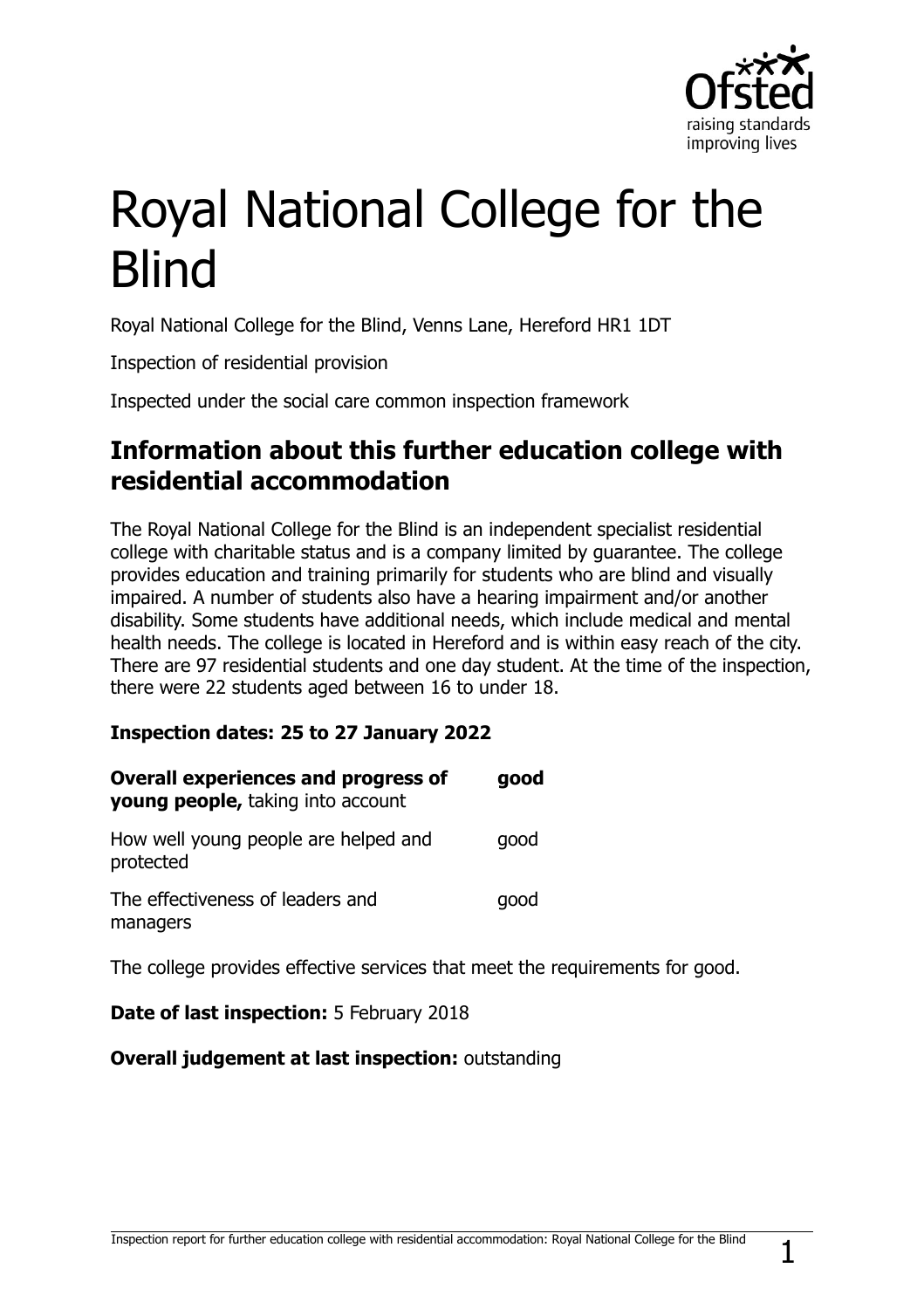

## **Inspection judgements**

#### **Overall experiences and progress of young people: good**

Young people receive good-quality tailored care. There are pre-admission assessments and induction programmes that help the young people to settle into college life quickly. These processes also enable the staff to develop good partnership relationships with parents and other professionals. As a result, where a need is identified, staff quickly ensure that the young people are appropriately supported and enabled to make good progress.

Young people have clear plans, with targets that are regularly reviewed. There are strong links between the health, education, well-being and residential professionals who work at the college. This ensures that the young people learn and master skills in all settings. For example, a cooking skill learned in a classroom setting will be practised in the residential accommodation. As a result, the young people progress in all areas of their lives, but especially in developing independence. This enables them to successfully reach their end destinations of further education, university and employment.

Young people enjoy their time at the college and have good-quality relationships with their peers. They value the diverse friendships they form.

Qualified nurses support the young people to understand their medical conditions, to access appointments and become able to make good long-term decisions about their health. Emotional well-being and mental health are given a high priority. For example, the young people have access to a college-based counsellor and all residential staff have completed training on understanding and supporting young people who self-harm.

The senior leadership team and staff promote the involvement and voice of the young people through questionnaires, representatives on committees and at meetings, a student rep group and a student ambassador group. Young people are articulate. They are good ambassadors for the college and the wider visually impaired community. They act as positive role models and mentors to younger peers. As a result, the senior leadership team have a good understanding of the young people's views and are taking actions where areas for improvements have been identified.

Young people feel that the food served at the college bistro is not of a consistently good quality and does not provide enough choice. Managers, the young people and the catering company have discussed this, and new menus were due to be launched at the start of the week following the inspection.

Young people feel that there are some good sports activities and enjoy using the onsite gym and leisure facilities. However, they feel that there are not enough evening or weekend activities. The senior leadership team has just appointed an activities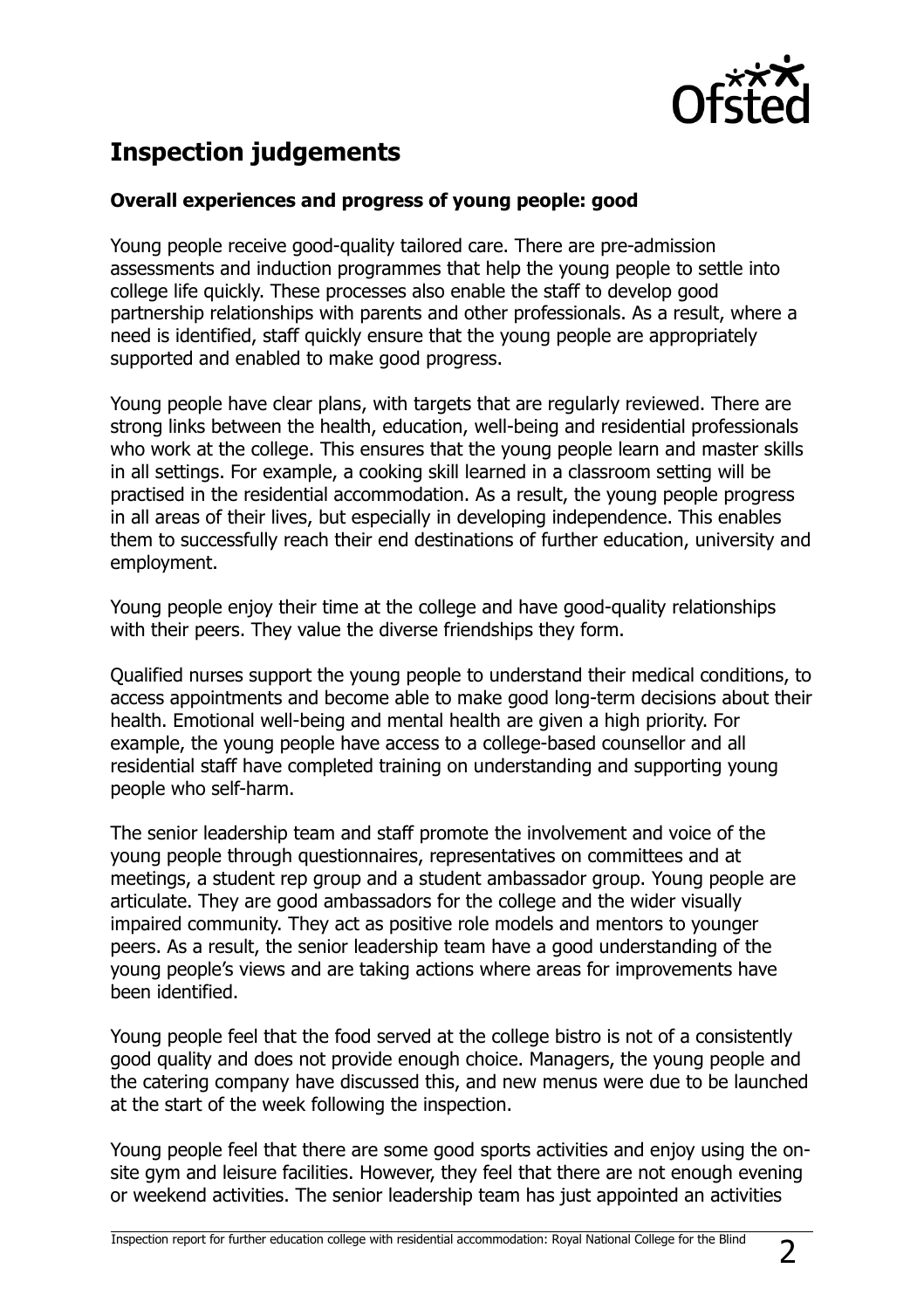

coordinator, who on the week of the inspection was consulting with the young people to identify what activities they would like to participate in.

#### **How well young people are helped and protected: good**

Strong governance ensures that safeguarding practice is monitored and reviewed. Senior staff regularly meet with the safeguarding governor to review safeguarding incidents and to ensure that policies and procedures are fit for purpose. For example, the senior leadership team has revised the college's mental health policy. There is now a whole-college approach to improving staff and young people's understanding of mental health.

The designated safeguarding lead ensures that staff follow procedures and that safeguarding matters are appropriately dealt with. Feedback from partnership agencies and external audits identifies where practice could improve. This is carefully considered and addressed by the senior leadership team. This ensures that staff practice is constantly reviewed and the safety of young people remains a priority.

All members of the residential staff team receive safeguarding training that they apply in their everyday practice to keep the young people at college safe. Staff are present 24 hours a day to monitor the whereabouts of the young people and to help them safely develop their independence. Risk assessments are regularly revisited and updated. Young people are supported to take on appropriate age-related risks. For example, staff assist and supervise young people with their independence skills and mobility routes until they are confident and capable. As a result, young people become increasingly independent and can keep themselves safe, in line with their age and abilities.

Young people state that they feel safe. Incidents of harm are generally low. There have been low level incidents of bullying and they have all be effectively managed. The have been no incidents of going missing from the college or child sexual exploitation. Staff do not use physical restraint and sanctions for inappropriate behaviour are rare.

The college site is safe. The premises and grounds are well maintained and repairs are speedily undertaken when necessary. Good recruitment procedures mean that only suitable checked adults have contact with the young people. These measures help to keep young people safe.

#### **The effectiveness of leaders and managers: good**

Governors and the senior leadership team have faced a challenging time and have successfully steered the college through a period of change encompassing the COVID-19 pandemic.

There are good procedures to monitor and review the care and support that young people receive. These systems ensure that the senior leadership team and board of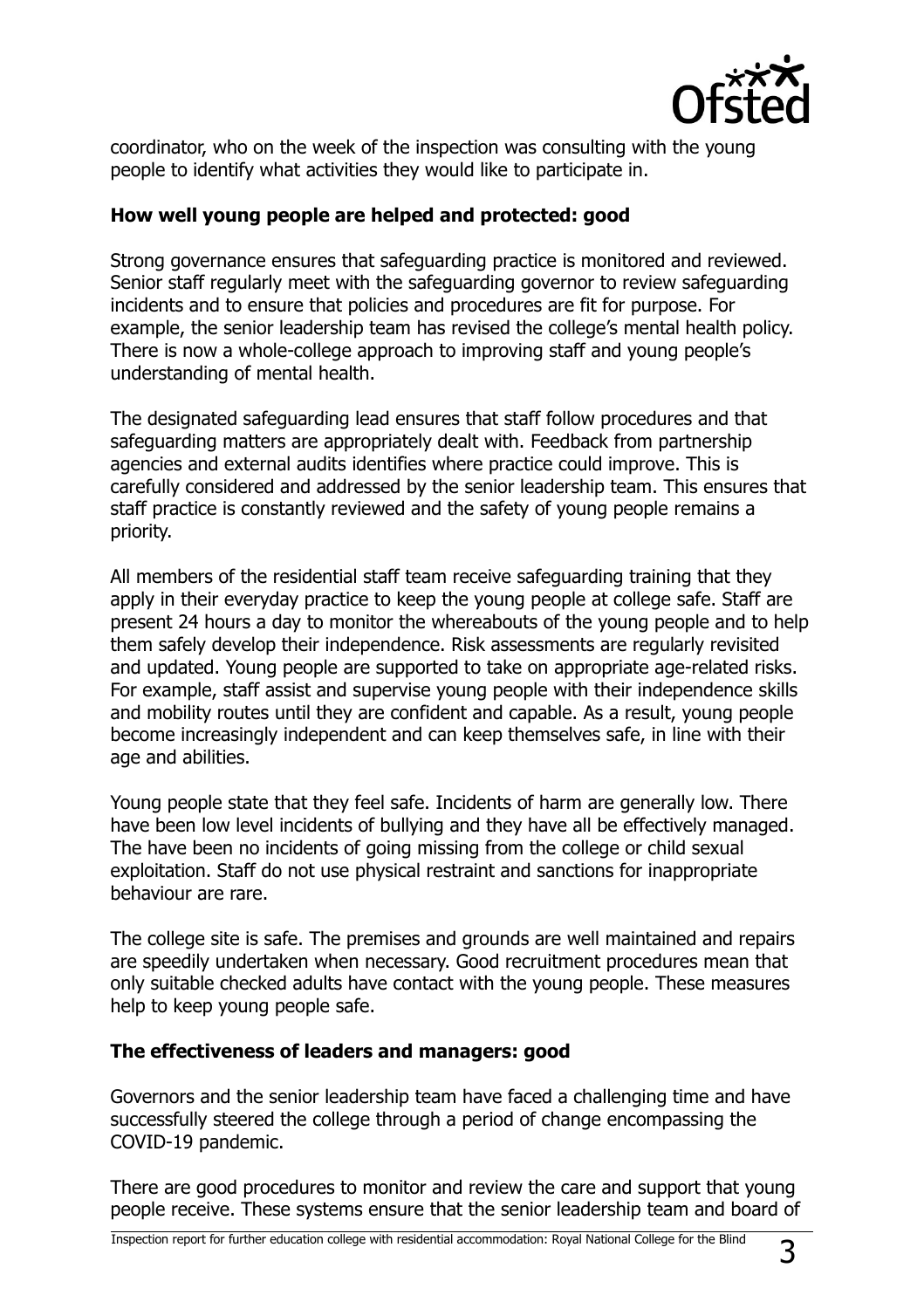

governors have a good understanding of the college's strengths and areas for development.

Governors and the senior leadership team are working to a long-term development plan, which includes the continuing development of the college's residential services. The plan has identified that the residential accommodation for students aged 16 to 18 needs to be refurbished. The decor is tired. Kitchen work surfaces are chipped. There is not enough seating in common rooms for the number of young people sharing the space. It does not have some of the aids for blind and visually impaired young people available in a newer adult block. The intended refurbishment would raise standards to ensure a consistency of residential accommodation for all students.

There have been changes to the senior leadership team and staff since the last inspection. During this challenging period, existing staff have worked tirelessly to ensure that there has been consistent staffing and extra-curricular activities available to young people. This focus meant that one new member of staff did not complete all the elements of the college's induction, although they did develop skills by shadowing experienced staff. They will now be completing the specialist training to ensure that they have the in-depth skills and knowledge to support young people who are blind or partially sighted.

The recent appointment of a new manager and new team members means that the residential team is now fully recruited to. These staff are undertaking the full college induction and feel well supported by managers and peers.

There are good staff support systems, which are being regularly reviewed and developed. For example, a matrix of mandatory and additional training has been introduced for all staff across site. However, this is not yet ensuring that staff receive all the specialist training they need. This is because courses such as attention deficit disorder and supporting young people who are hearing-impaired are not mandatory courses. The senior leadership team told the inspectors that they would address this issue.

Governors, the senior leadership team and staff have an ambitious vision for all young people. The inclusive atmosphere means that there is continuous communication between managers, residential staff, teachers and others, with the young people's safety and progress in mind. The college continues to develop the skills of staff and the resources available to young people.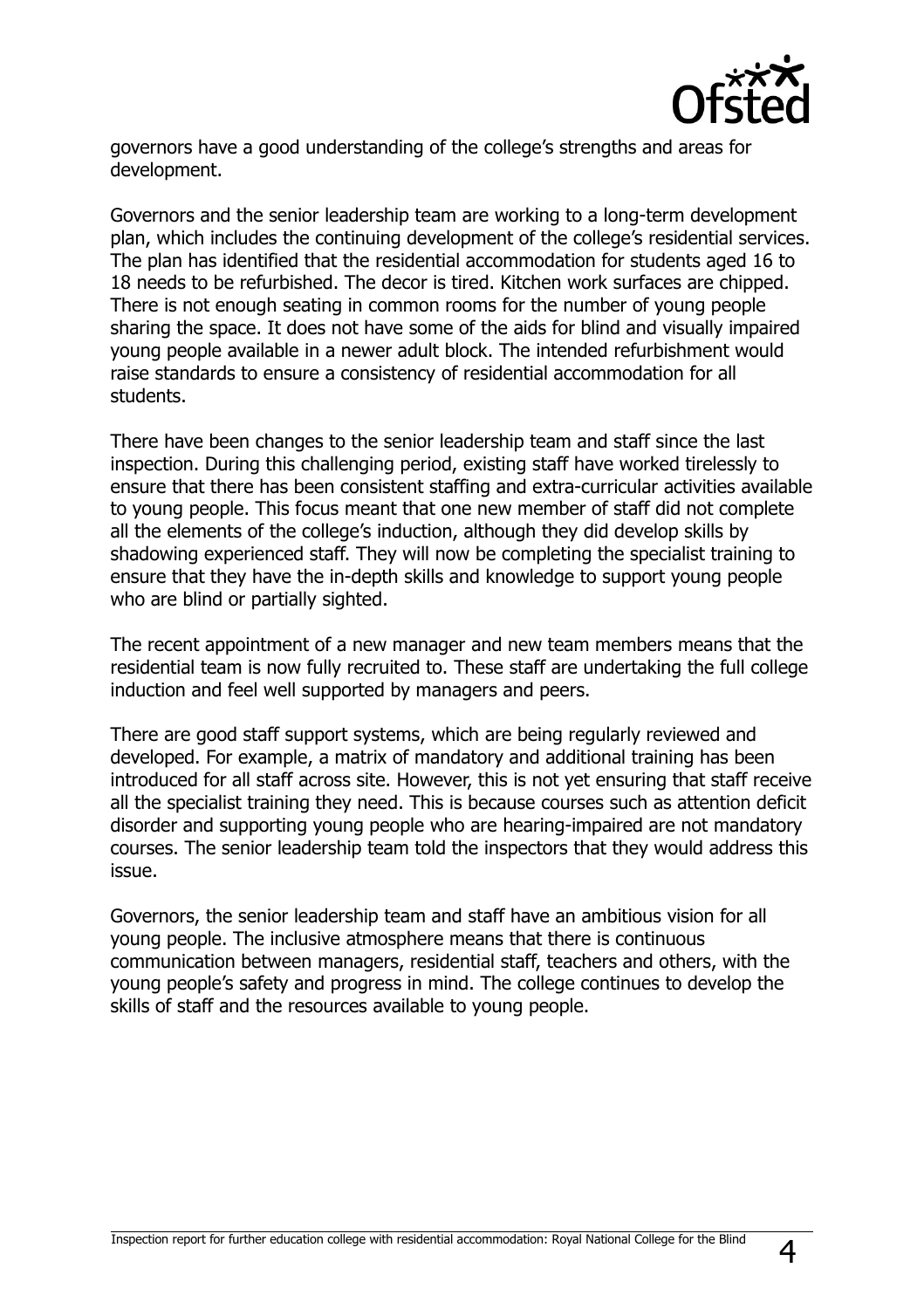

## **What does the college need to do to improve? Recommendations**

- The registered person should ensure that all residential and other accommodation provided is appropriately lit, heated and ventilated, cleaned and maintained, and reasonable adjustments are made to provide adequate accessible and adapted accommodation for any residential students with restricted mobility or other impairment. (NMS 5.5)
- The registered person should ensure that there is an appropriate range and choice of activities for residential students outside teaching time. (NMS 10.1)
- The registered person should ensure that the staff supervising residential students outside teaching time are sufficient in number, training and experience for the age, number and needs of residential students, and the locations and activities involved. (NMS 15.4)
- The registered person should ensure that residential students are always under the responsibility of an identified member of staff who has appropriate skills, training and experience to carry out the role. (NMS 15.5)
- The registered person should ensure that all residential students, including those with special dietary, medical or religious needs, are provided with means to access meals which are adequate in nutrition, quantity, quality, choice and variety. (NMS 8.1)

## **Information about this inspection**

Inspectors have looked closely at the experiences and progress of young people, using the 'Social care common inspection framework'. This inspection was carried out under the Children Act 1989 to assess the effectiveness of the service, how it meets the core functions of the service as set out in legislation, and to consider how well it complies with the national minimum standards.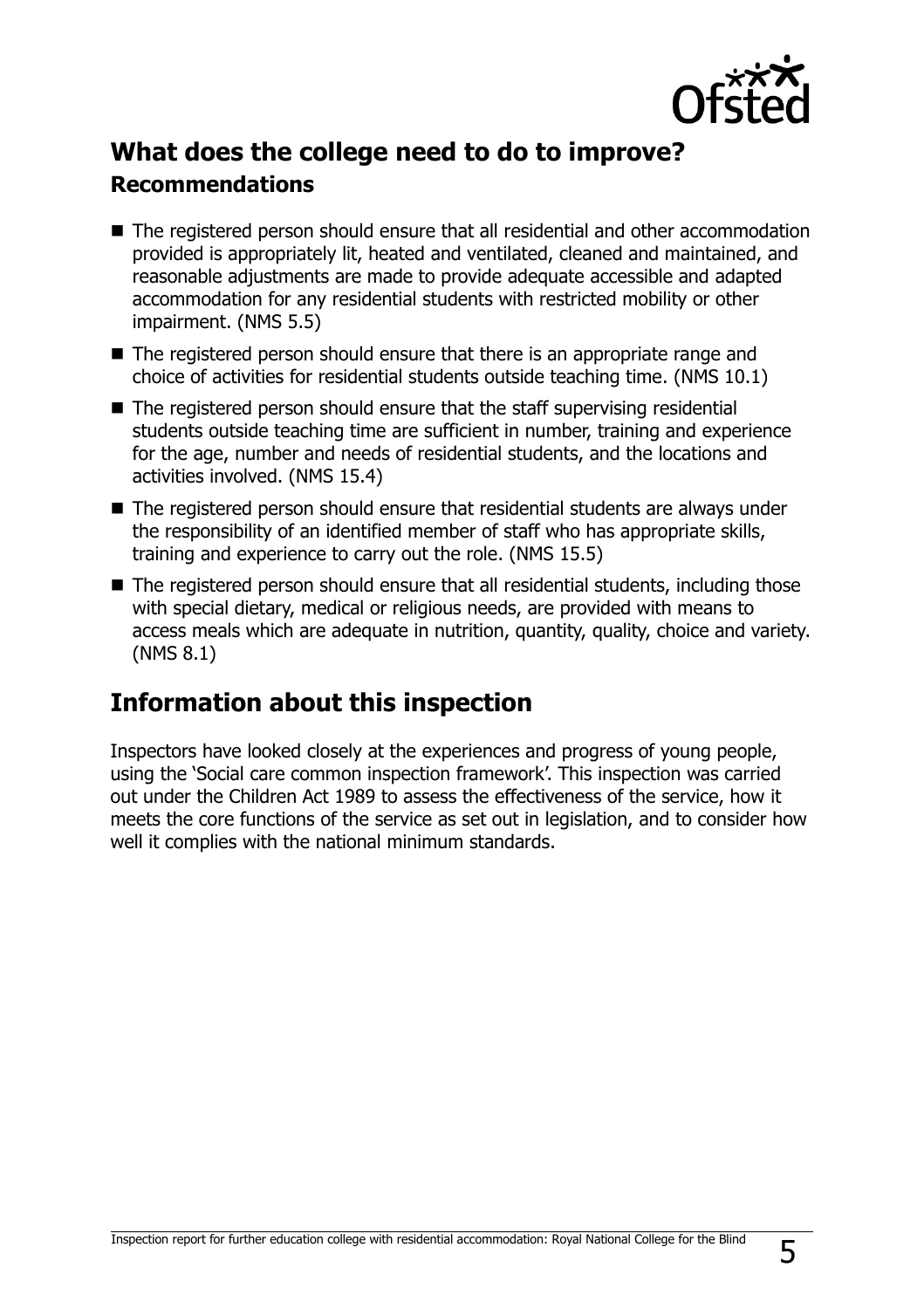

## **Further education college with residential accommodation details**

**Social care unique reference number:** SC050563 **Principal/CEO:** Lucy Proctor

## **Inspectors**

Dawn Bennett, Social Care Inspector James Tallis, Social Care Inspector